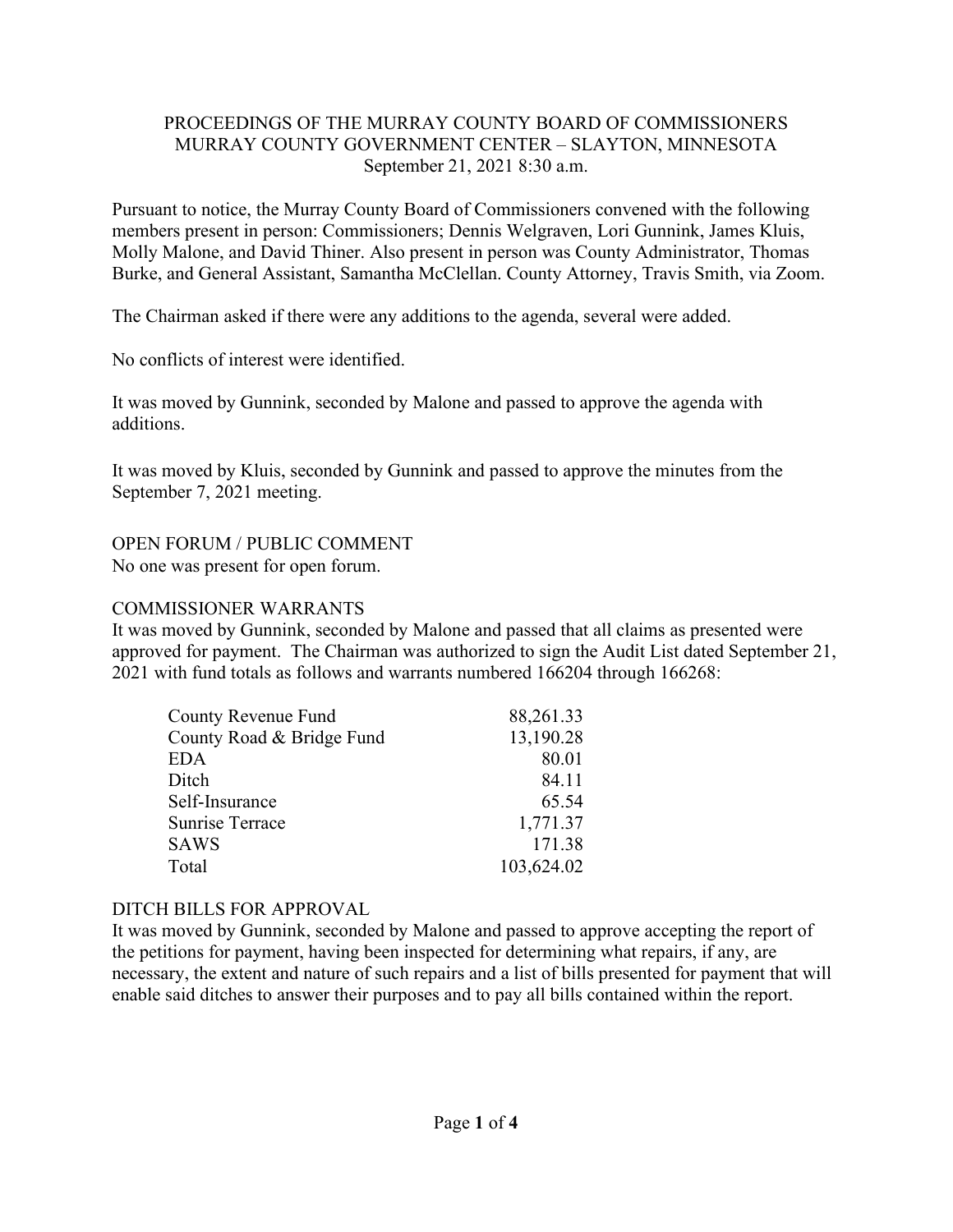| <b>Bolton &amp; Menk</b> |                 |          |                                  |
|--------------------------|-----------------|----------|----------------------------------|
| 21-807-6260              | JD <sub>3</sub> | 1,449.00 | JD 3 Improvement - Engineering   |
| 21-810-810-6260          | JD 6            | 329.00   | JD 6 Improvement - Engineering   |
| 21-847-847-6260          | <b>JD 20A</b>   | 329.00   | JD 20A Improvement - Engineering |
|                          | <b>Subtotal</b> | 2,107.00 |                                  |
| <b>Rinke Noonan</b>      |                 |          |                                  |
| 21-674-6260              | CD 22           | 97.50    | CD 22 Appeal - Legal             |
|                          | <b>Subtotal</b> | 97.50    |                                  |
| <b>Total Ditch Bills</b> |                 | 2,204.50 |                                  |

# LEVY

Auditor/Treasure, Heidi Winter led a discussion regarding setting the levy. The deadline to set the levy is September 30, 2021.

#### 2022 SQUAD'S

It was moved by Malone, second by Kluis and passed to approve the purchase of 2 new 2022 Chevrolet Pick-Ups from North Country GM for \$65,153.24.

### FULL-TIME DEPUTY SHERIFF

It was moved by Thiner, second by Gunnink and passed to approve the recruitment process for a full-time Deputy Sheriff immediately.

#### RECYCLING CENTER POSITION STATUS CHANGE

It was moved by Thiner, second by Kluis and passed to approve the status change from a full-time Recycling Center Worker to Part-time (up to 29 hours) Recycling Center Worker effective September 21, 2021.

#### MURRAY COUNTY EMPLOYEE POLICIES UPDATED

It was moved by Malone, second by Gunnink and passed to approve the updated Murray County Employee Policies #301, 302, 303, 305, 306, 307, 309, 312, 314, 315, 318, 319 effective September 21, 2021.

#### APPROVAL OF EDA LOAN

It was moved by Malone, second by Kluis and passed to approve a loan in the amount of \$130,000.00 from the EDA Revolving Loan Fund to Mr. Jayden King for his purchase of the Valhalla Campground.

#### FAIRGROUND TILE PROJECT

It was moved by Thiner, second by Gunnink and passed to approve hiring Gass Trenching to install tile at the fairgrounds at a cost of \$\$69,272.50.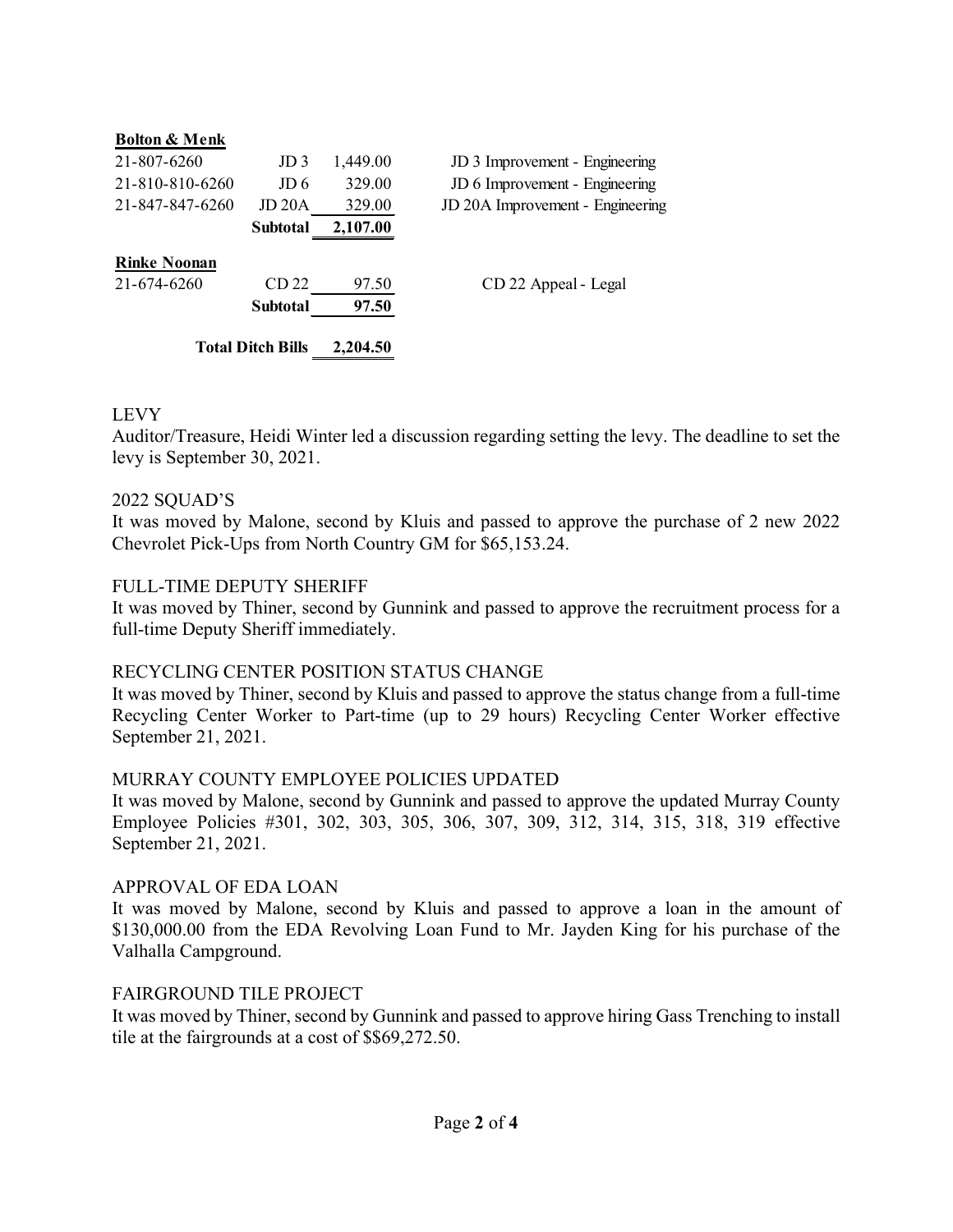### ESRI RENEWAL

It was moved by Gunnink, second by Malone and passed to approve the annual software update and renewal for ArcGis, utilizing Land Use Funds to cover the cost of the renewal.

# COURTS BUILDING BATHROOM REMODEL

It was moved by Gunnink, second by Kluis and passed to approve moving forward with the Court Building bathroom remodel project, going out for bids with a bid opening date of October 19, 2021, at 8:55 a.m., with the expectation that the contractor will submit required plumbing drawings to the state.

# SHERIFF HVAC COMMISSIONING

It was moved by Thiner, second by Kluis and passed to approve the Agreement for Professional Services with Dunham Associates, Inc for HVAC retro-commissioning services for the Murray County Law Enforcement Center Building.

### AMERICAN RESCUE PLAN ACT (ARPA)

It was moved by Gunnink, second by Kluis and passed to approve appointing Molly Malone and Dennis Welgraven to the Murray County American Rescue Plan Committee.

# LEGISLATOR

County Administrator, Thomas Burke, led a discussion about have a meeting with to have discussion with some concerns that the Commissioners may have.

#### DINEHART PROJECT TOUR

Janet Timmerman, and Mike Lovato, of LHB Architects, gave a tour of the progress on the Dinehart House repairs. Repairs include scraping, repairing, and repainting the exterior siding on the house, repairing and re-tuckpointing the foundation walls and the foundation of the central chimney, and rebuilding the exterior basement entry walls and stairs along with interior and exterior doors.

#### DINEHART PROJECT DISCUSSION

It was moved by Thiner, second by Malone and passed to approve the additional overage amount of \$15,116.00 with funds coming out of the Museum budget, or another approved location.

# COMMITTEE REPORTS FOR THE PERIOD OF SEPTEMBER 5-18, 2021

Molly Malone: 9/7 Regular Board Meeting, 9/13 Casey Jones Trail, 9/14 Murray County Judicial Chamber Meeting, 9/15-17 Association of Minnesota Counties Conference.

Lori Gunnink: 9/7 Regular Board Meeting, 9/14 Murray County Judicial Chamber Meeting, 9/15- 17 Association of Minnesota Counties Conference, 9/16 Ruthton Water Management Meeting with DNR.

Jim Kluis: 9/7 Regular Board Meeting.